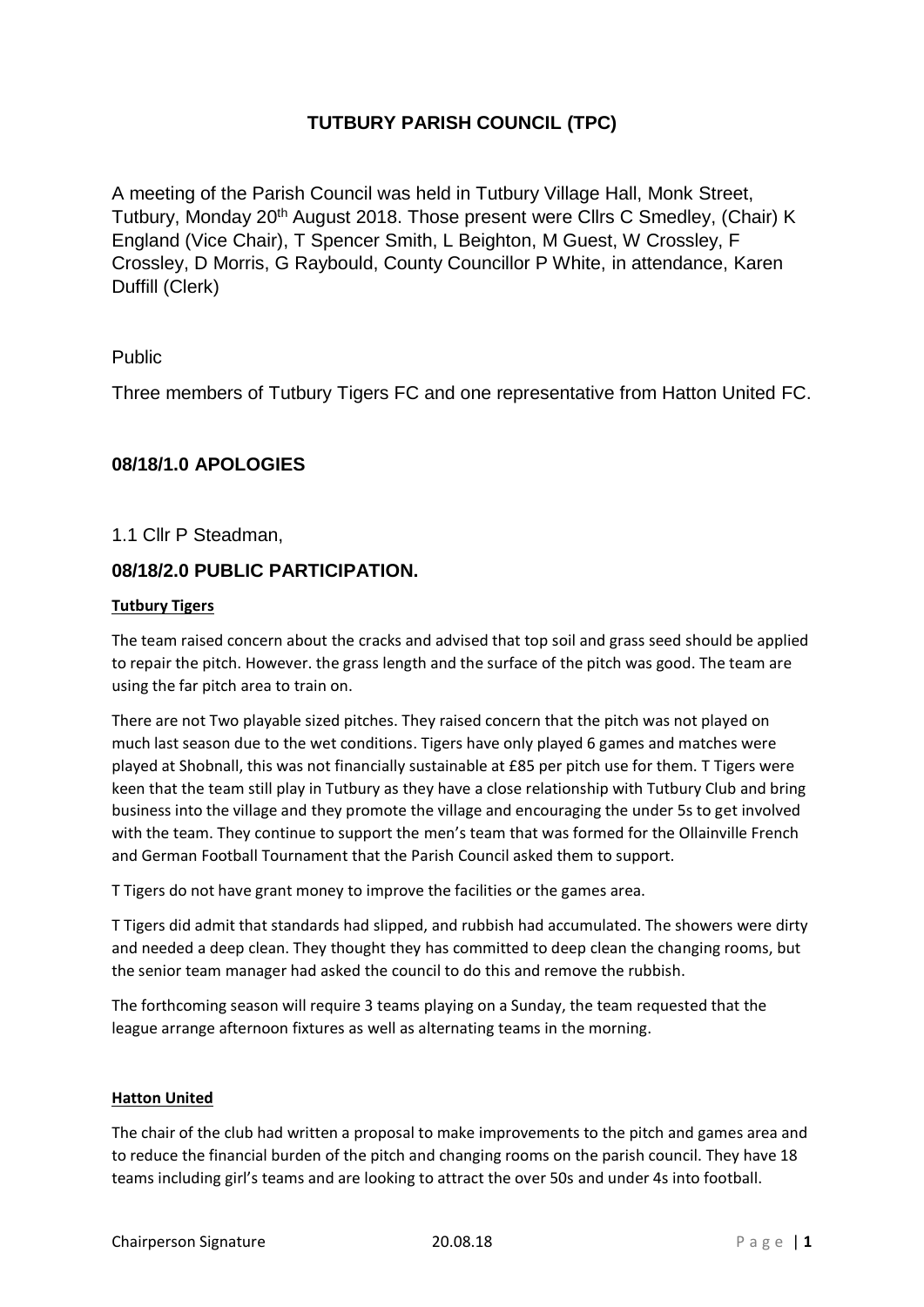The club was started in 2004 and has had significant growth in four years. They currently use the 2 pitches at Hatton Scropton Road they have 6 teams playing on two pitches on a Sunday and they were looking at Cornmill Lane as additional to their existing usage.

# **08/18/3.0 To assess and Approve spending requirements for the facilities at Cornmill Lane**

### 3.1 Pitch repair

Cllr D Morris stated that the pitch is worn, the goal mouths are worn and the pitch needs taking out of use and the far pitch area utilised and the existing pitch moved and utilised. Wild doc is growing and will hinder the grass growth. The pitch needs scarifying and reseeding and in places could need returfing, in addition to the filling in the cracks.

The cracks needed immediate attention to make the area for walkers and dogs who access the pitch,

An overall assessment of the pitch is required and putting to tender, once a specification is drawn up.

The clerk had obtained a quote to repair the cracks and to move the goal posts. Which was £650. The pitch would need to be marked out in the new position for an additional cost.

### **RESOLUTION**

To instruct the contractor to do the remedial work quoted and in addition to mark out the pitch. Cllrs will produce a specification for a full pitch review and seek tenders to repair the rest of the ground. Only one pitch will be used and marked out.

3.2 Shrub removal around the changing room building has been carried out by the existing contractor.

3.3 Cllr D Morris agreed to meet a contractor at the changing rooms to obtain a quote to look at clearing out the storm drain.

3.4 Deep Clean of the changing rooms. Cllr Raybould had obtained a quote for £310 plus vat to clean the changing rooms and the shower heads. However, the legionella control contract cleans the shower heads. The previous company charged £190 plus vat. Cllrs resolved that the cheapest quote of around £250 should be followed up to get the changing rooms cleaned.

3.5 Cllr D Morris agreed to meet a contractor at the changing rooms to obtain a quote to repair the hard standing near the kissing gate at the entrance.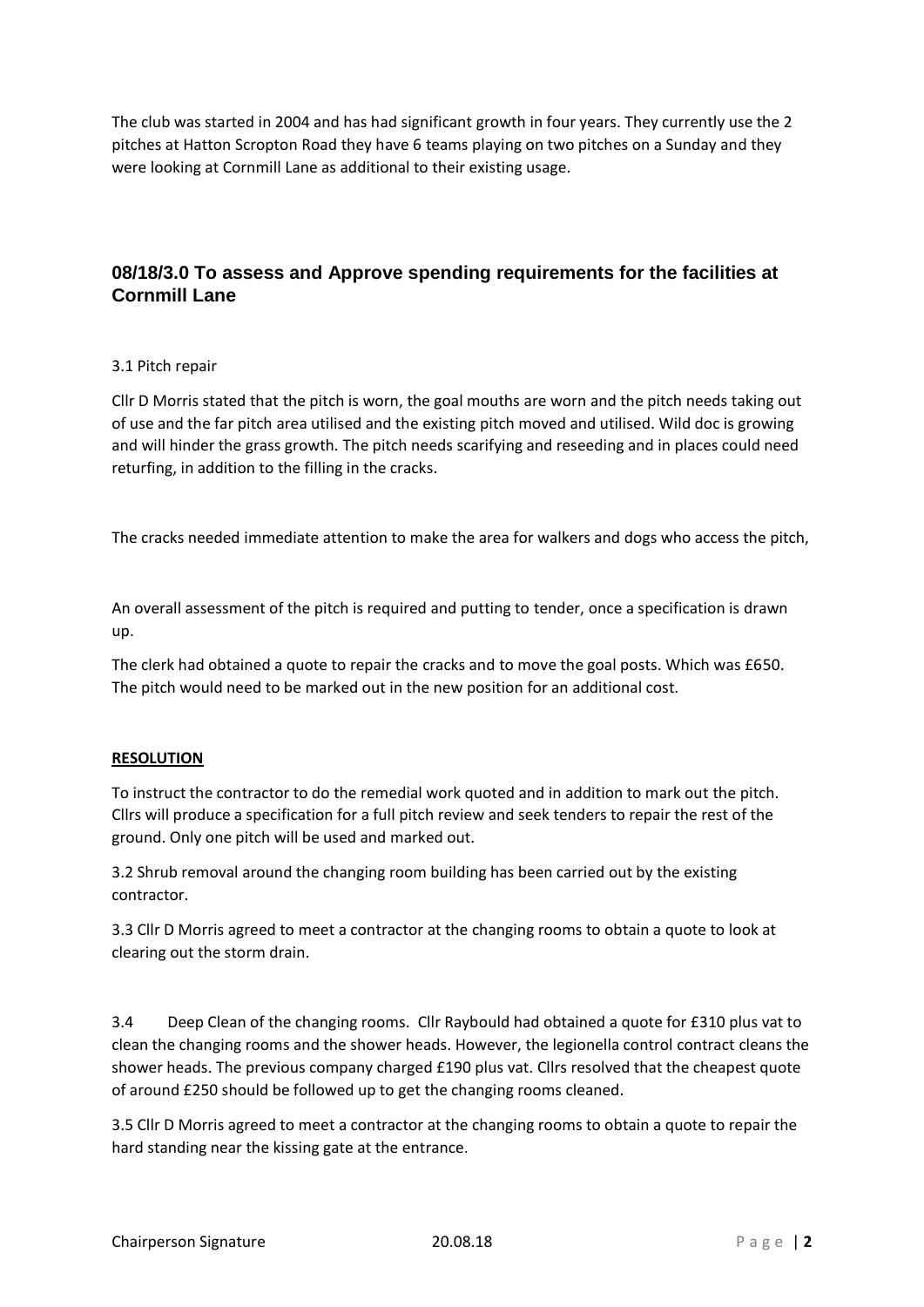3.6 Councillor resolved to use the existing budget allocated for maintenance checks to get the boiler and fire extinguisher checks completed, by firms that have done the work before.

## **08/18/4.0 To Agree and Approve new goal posts**

4.1 Cllr Beighton has obtained two quotes for two sets of removable goal posts one full sized pitch and one junior set. The costs were £1775 and £1769 for quick release posts that would need taking down after every game but would negate the need for a contractor at a rate of £200 to move the existing ones each time. If the goal posts were more portable this would mean that the pitch would have less wear in the goal mouths.

Tutbury Tigers did not think that this was a good idea and would not want to erect the goals and take them down after every game. Hatton United said that it was an easy process with two players and that new goal posts were a good idea.

Cllr P White said that he would be prepared to accept a grant funding application for the community fund in promoting healthy living to assist with new goal posts and pitch repairs. This would need to be match funded by the parish council.

Cllr Guest raised concern about investing in the pitch/ posts when the problems of the running of the changing rooms have not gone away with the existing teams and questioned if the council should continue to support it. Cllrs agreed that the open space is used by all the community not just Tutbury Tigers and have made a commitment to support it.

Cllr W Crossley felt that the parish council and the Football teams have not rotated the pitch to enable repair and recovery. He suggested that long term the council could look at purchasing more land adjacent to the changing rooms to free up more pitch space from the residents of the houses next to it but felt that the money should be spent on improving the existing pitch rather than buying new goal posts. He suggested that the goal posts should be repainted. He was disappointed that Tutbury Tigers had dropped the standards of cleanliness and left fans on calling the clerk out to switch them off. He was concerned that no more than 2 teams should use the pitch.

# **08/18/5.0 To decide and agree on lease arrangement for the following season for Tutbury Tigers or Hatton United.**

5.1 Cllr Beighton drew the attention of the council to the proposal from Hatton United that they had shown a commitment to pay £1000 a year, offer investment and improvement to the football facilities and work with the council in reducing the running costs and make it cost neutral, She did not feel that both teams could both use the facility so a decision to offer the lease should be made, Tutbury Tigers had not adhered to the usage requirements of getting rid of the rubbish, switching off lights fans or keeping the facility clean.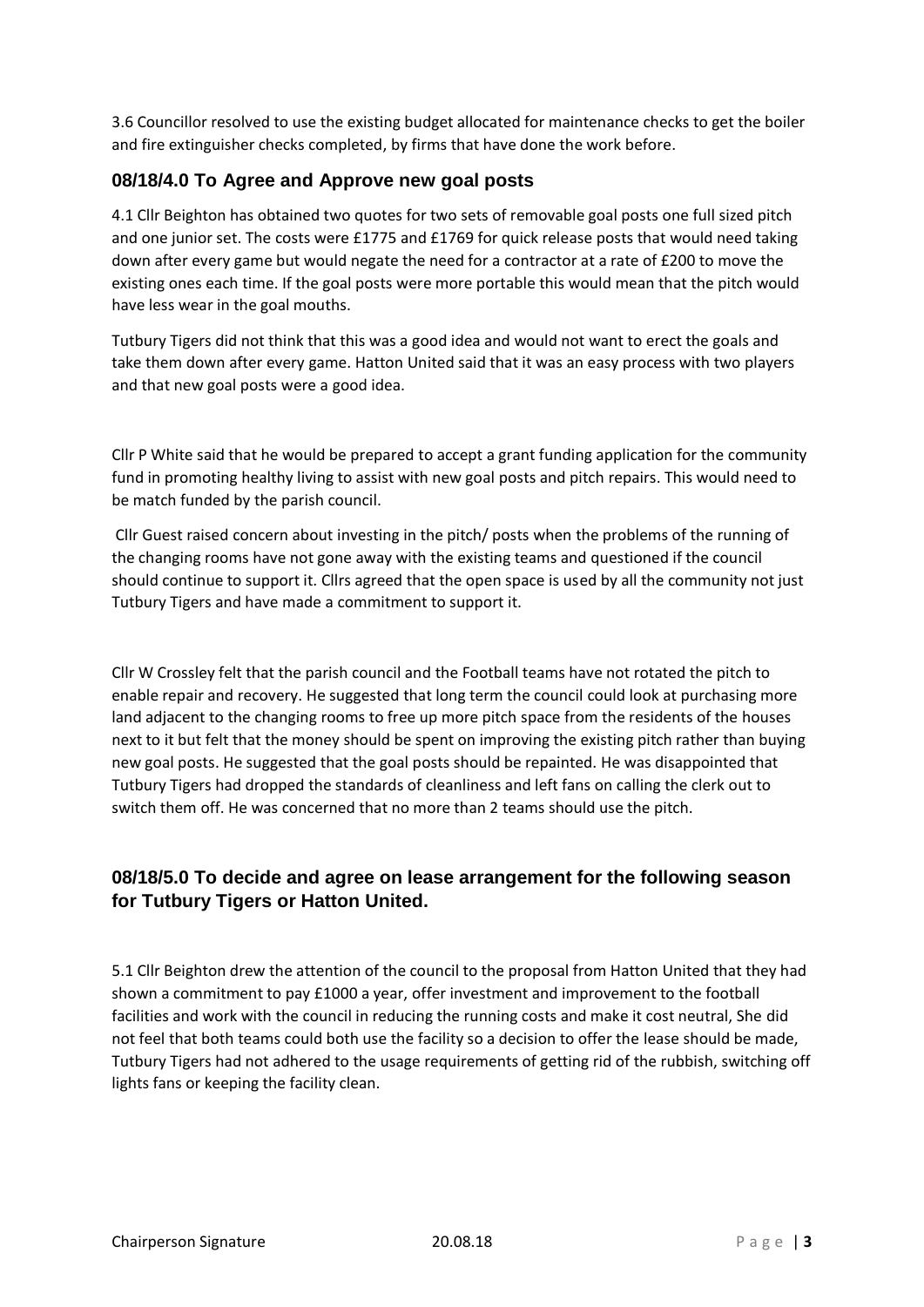Tutbury Tigers do not have the money to invest but they do bring people into the village and promote the village and are proud to be part of Tutbury. They felt that Tutbury Tigers should remain in Tutbury.

5.2 Cllr W Crossley made a proposal that the council should continue with Tutbury Tigers for this season, this was seconded by Cllr F Crossley. A vote was taken three voted for the proposal three were against with two abstentions.

#### **Resolution**

The chair made a casting vote for the Tigers to continue using the pitch. She stated that the a new lease would need to be drawn up and more frequent inspections and increased communication was required.

### **08/18/6.0 Recent Planning Applications.**

### **P/2018/00900**

- **Proposal: Erection of a single storey rear extension**
- **Location: 22 Bridge Street, Tutbury, Staffordshire, DE13 9LZ**

### **P/2018/00951**

- **Proposal: Conversion of the integral garage to form additional living accommodation including associated external alterations**
- **Location: 6 Fishpond Lane, Tutbury, DE13 9NB**

### **P/2018/00850**

- **Proposal: Retention of replacement windows**
- **Location: 8 Church Street, Tutbury, DE13 9JE**
- **Proposal: Felling of one Leylandii tree**
- **P/2018/015**
- **1**
- **Location: 1 Castle Street, Tutbury, Staffordshire, DE13 9JF**

No objections were noted on these applications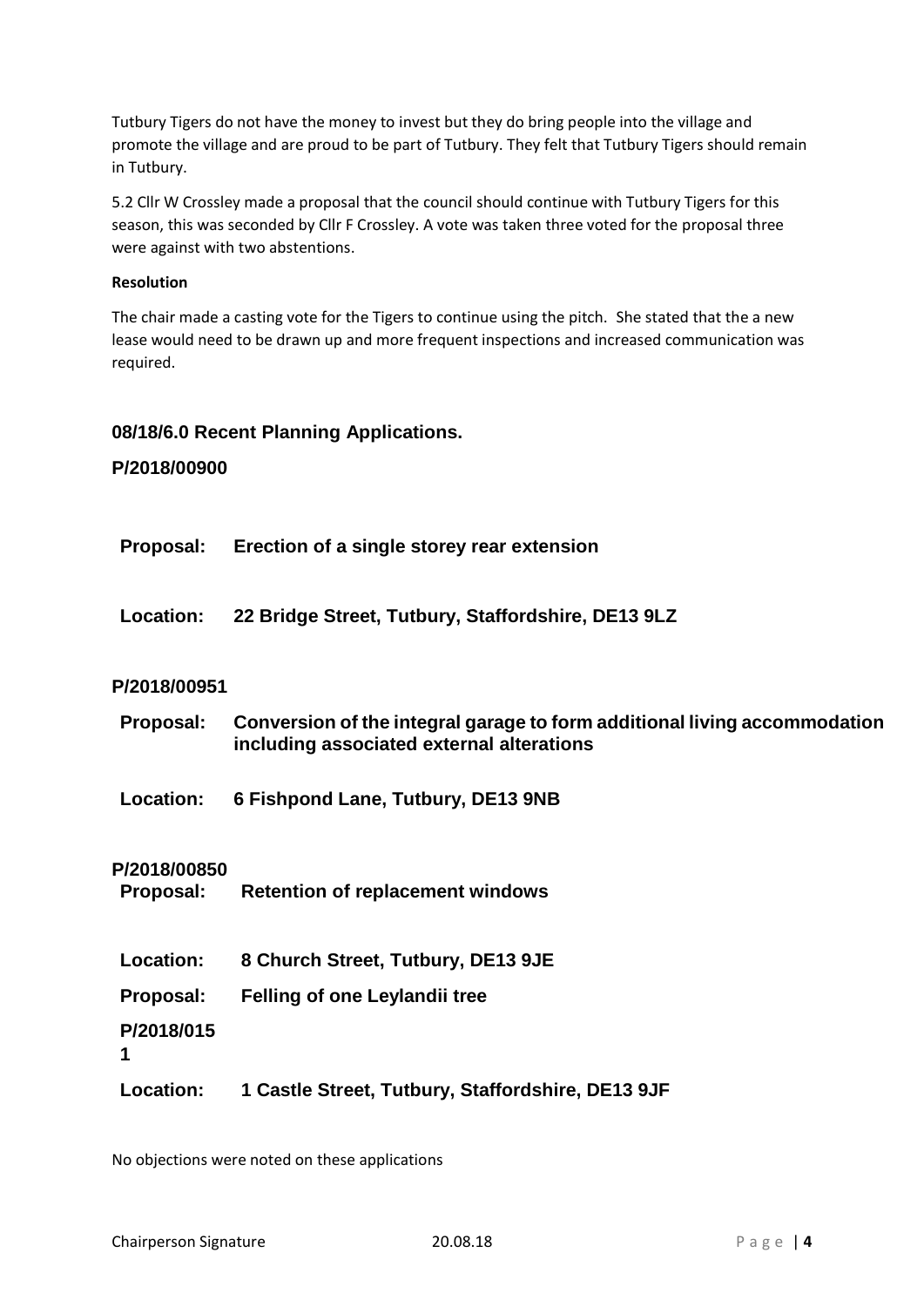# **08/18/7.0 Date of next meeting**

7.1 17th September 2018

# **08/18/8.0 Items for the next agenda**

9.1 Protecting Peacock Sign 100 years centenary celebrations of WW1

Meeting ended 9.30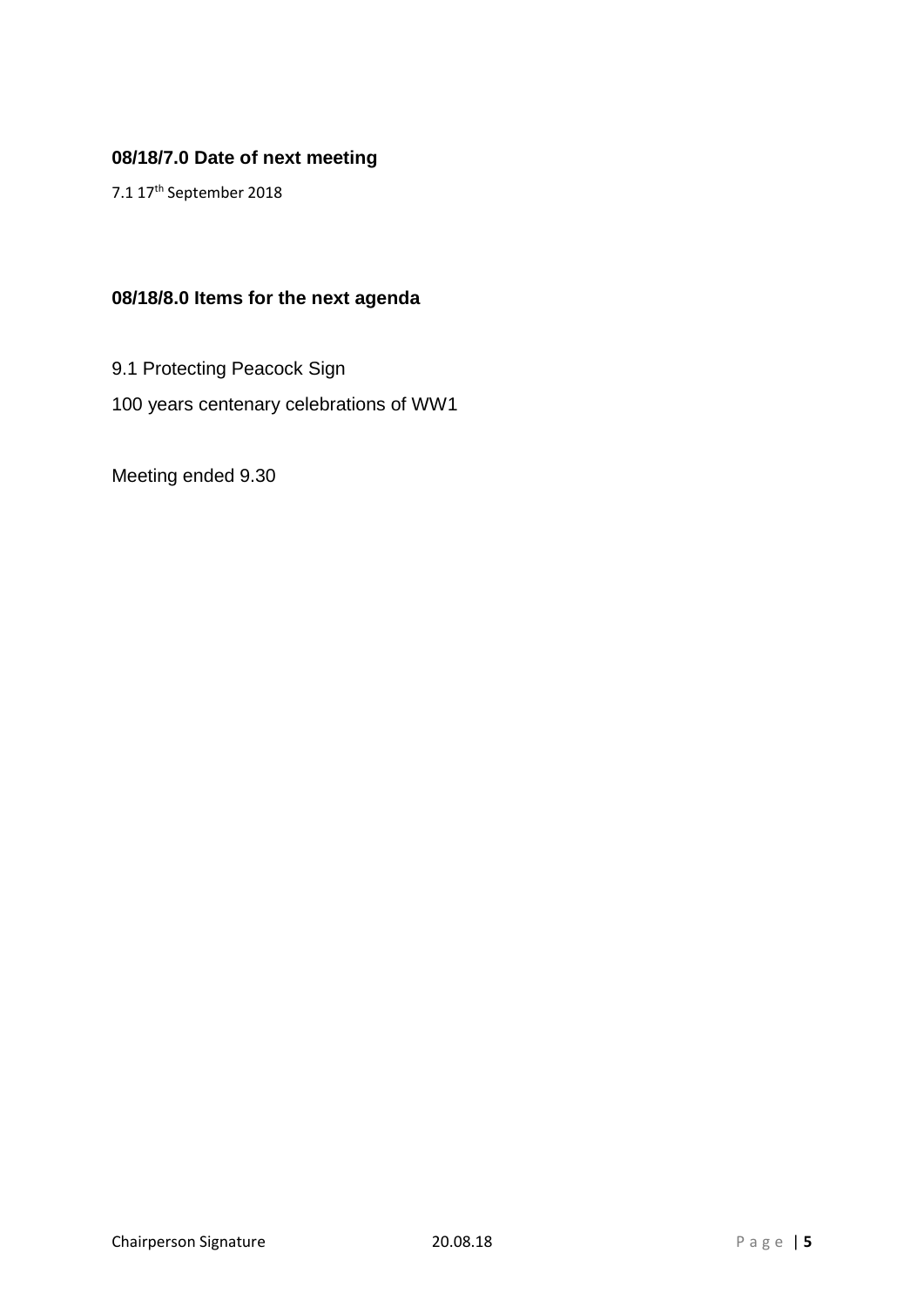### **Hatton United JFC & KIK Academy**

### **Cornmill Lane Facility.**

### **Who am I?**

### **Matt Underwood:**

- Close affinity to Tutbury.
- Parents lived in Tutbury for the last 40 years.
- Married at St. Marys in 1997.
- Established Hatton United JFC (Uniting Burton & South Derbyshire) in 2014.
- Chairman of Hatton United JFC.
- Owner of KIK Academy Supporting all things 'grassroots'.

### **Hatton United JFC:**

- Grassroots football club established in 2014.
- 4 years grown from 4 teams to 19 teams, including 15 boys teams, 3 girls teams, and a VETS team.
- 200+ player membership from across the area.
- Participate in 3 different leagues.
- Focus on player & coach development, and future pathways from players including refereeing and coaching.
- 22 qualified coaches.

### **Proposal for Cornmill Lane Facility:**

### **Grassed area (dead space).**

This would be converted into 3 useful areas:

- 1. Goalkeeping coaching area.
- 2. Mini Soccer Pitch.
- 3. Training grids for mini soccer. (5v5 & 7v7).

### **Derelict Basket Ball Court.**

KIK Academy would invest with HUJFC to turn this into a floodlit all-weather 5 a side pitch. Floodlights would also 'piggy back' onto the grassed area (as above) to enable the full utilisation of the facility during the winter months.

### **Football Pitches.**

These would be fully utilised all year round. Both 9v9 & 11v11 pitches would have 100% occupancy. The pitches would also be utilised for events and football festivals.

Future state is that we would apply additional maintenance to these pitches to ensure the drainage is good and the quality of the pitches are exceptional.

### **Changing Rooms.**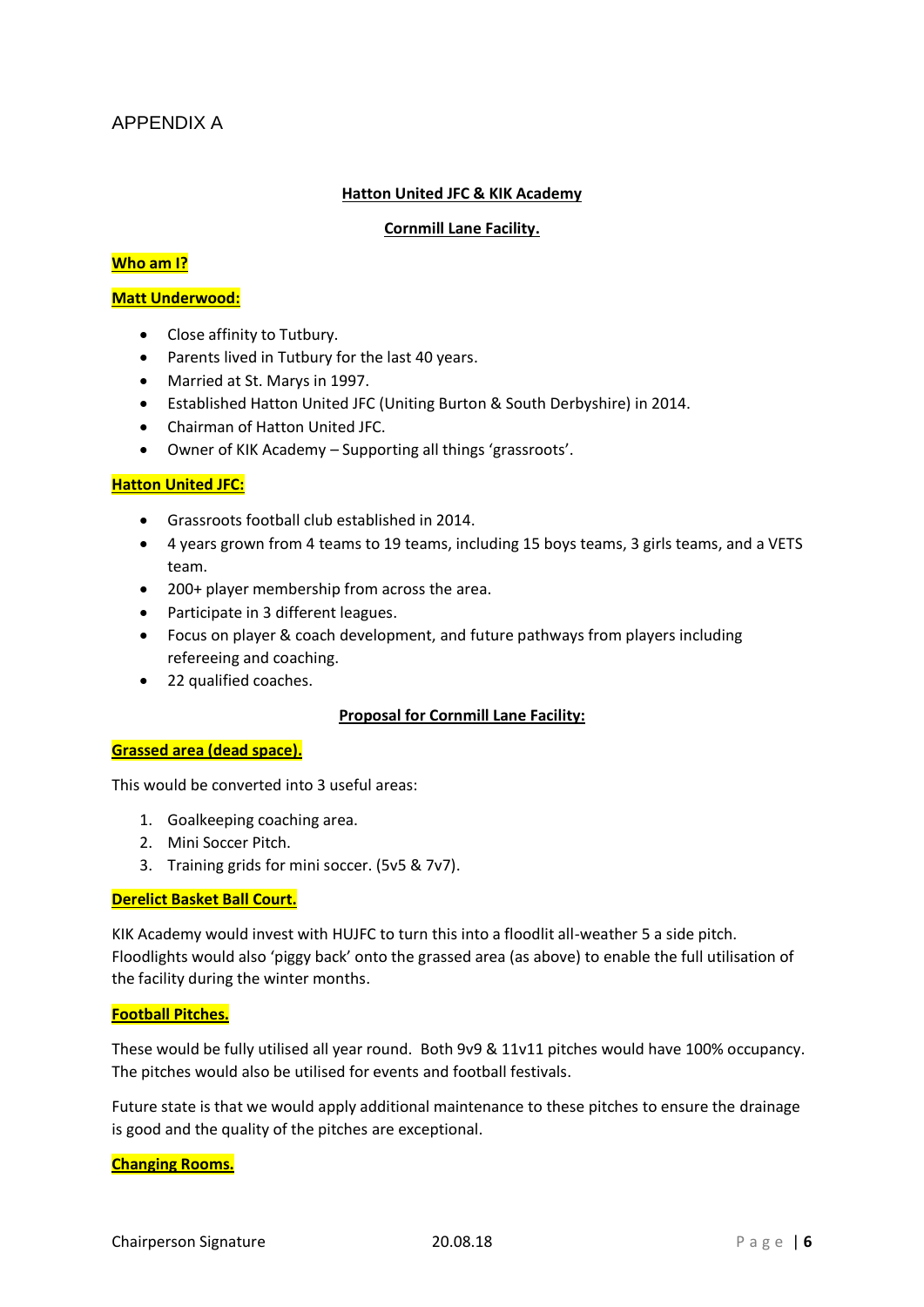The canteen area would be utilised on matchday. The changing facilities would become necessary when:

- 1. Girls teams are playing.
- 2. We establish senior teams. (proposal for 2019/20)

We would however look to further expand on the current proposition and look at the possibility of adding a club room of some descript to the changing rooms.

### **Commitment:**

Full autonomy and management of the site would be granted in the form of a lease to Hatton United Junior Football Club, with KIK academy working closely in partnership with HUJFC to maximise the potential and develop the opportunity.

The parish council would support in the following ways:

- 1. Continue with the annual mowing schedule. (£845.48).
- 2. Providing Dog Waste Bags. (£136.95).
- 3. Provide for 11v11 & 9v9 goalposts (Removable which we control).
- 4. Ensuring that anyone requesting use of the facility is referred to ourselves in the first instance.
- 5. HUJFC would carry out a risk assessment as to the regularity required of legionella testing.
- 6. Gas, Water & Electric would be included in the lease.

### **What's in it for Tutbury Parish?:**

- 1. A facility to be proud of within the village.
- 2. Increased footfall supporting local businesses.
- 3. Increased promotion of the village through events and marketing.
- 4. Increased opportunities amongst the community to get involved with the game.
- 5. Reduced burden / cost of maintaining the facility.
- 6. An initial lease of £1000.00 for the facility.

### **Future state:**

We would continue to work in partnership with the parish council to improve the facility and aim to make it cost neutral to the Parish. We predict that by year 2 we could be in a position to reduce the annual council outlay on mowing by 50% and by 100% in year 3.

Further grants will be applied for via various governing bodies to ensure the site continues to prosper. With future thoughts turning towards the possibility of expansion of the changing rooms, and a clubroom that could be utilised by other member groups of the community.

Eventually the site could generate a revenue back to the council that would be negotiated at lease renewal.